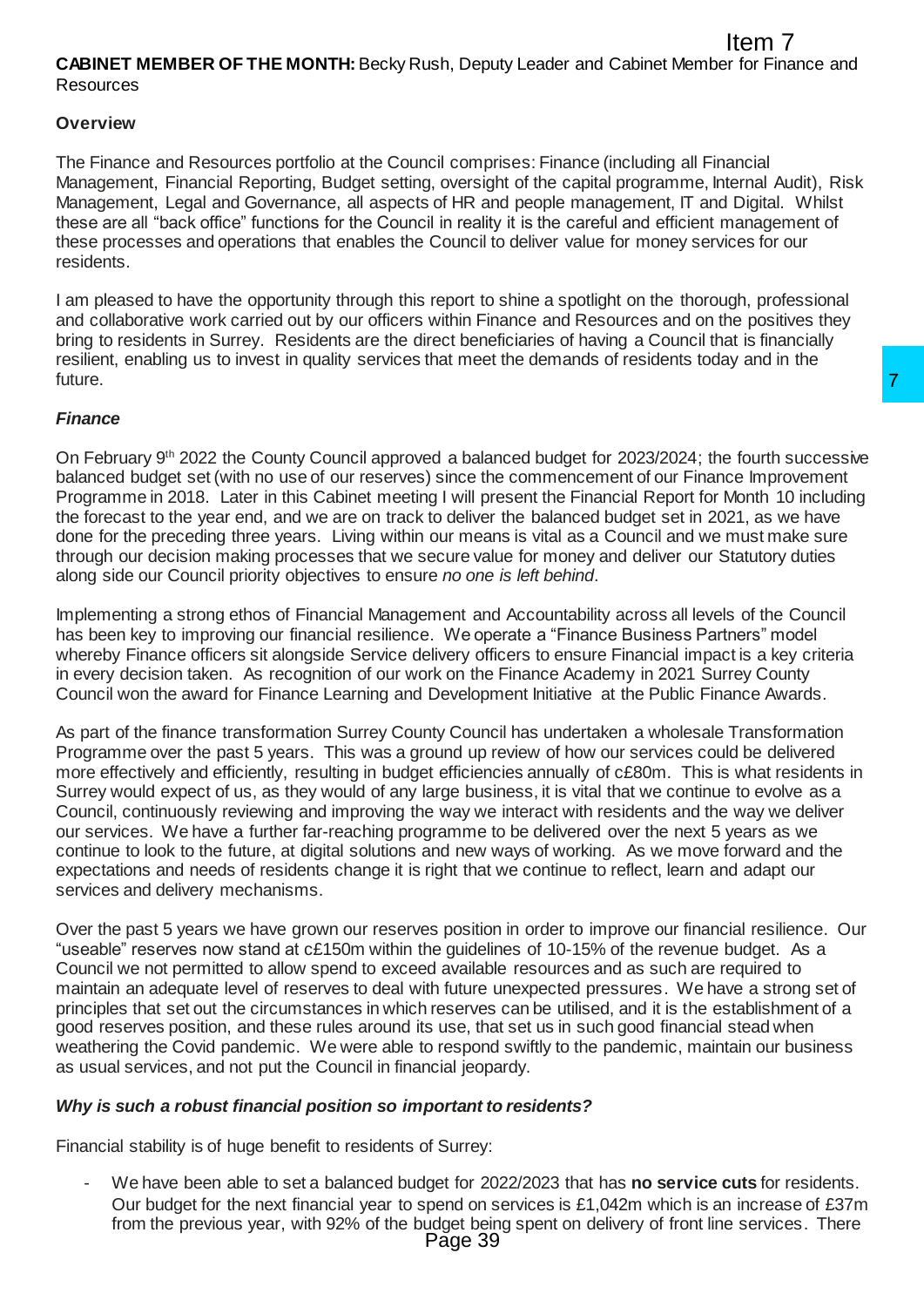has been no reduction of service budget; within the budget Adult Social Care budget has increased by £25m (7%), Children's Social Services by £5m (2.5%), and Special Education Needs and Disabilities budget by £3m (10% of the Council's contribution to the Direct Schools Grant).

- Through our very large and ambitious Capital Programme of £1.9bn over 5 years we are **investing in our future services**. £200m for highways maintenance, £139m in School Places, £124m in Special Education Need and Disability places, £34m on Looked After Children, £51m on Bridge and Structures maintenance, £105m on our infrastructure, £80m on Extra Care facilities for the elderly, £34m on libraries transformation, £46m on Independent living for people with learning disabilities or autism, £65m on Greener Futures. Through our financial stability we have access to low-cost Government borrowing and are spending it at a level that is affordable for the Council.
- We have put money aside into reserves to grow our financial resilience that **enables us to manage future uncertainties** such as a pandemic, changes to government funding etc – you never know what is around the corner but importantly we will retain the ability to continue to deliver our services and support our vulnerable residents.
- We were able to **manage the pressures of Covid-19**; at a time of great uncertainty we were able to support our care market, access PPE, establish helplines, lead on the county wide support for vulnerable residents, support the District and Boroughs, and keep all our services running. Its been a challenging time for everyone and some Local Councils have not been able to deliver.

### *IT and Digital*

As I mentioned above IT and Digital is a business critical operation within the Council with a key role to play in readying ourselves for the future.

At the advent of the Covid-19 pandemic the IT team at Surrey County Council worked tirelessly to enable the workforce of c7,000 staff to seamlessly adapt to online working that has since become the Business As Usual approach to life. With Covid-19 as the catalyst we have seized this new online way of working and made sure we have the hardware, connectivity, and necessary cyber protections to enable our workforce to carry out their roles wherever they are. The use of Teams meetings has revolutionised even a simple highways site meeting, and we are now truly connected across our work force. The weign able to manage the pressures of Covid<br>
to support our care market, access PPE, establish wulnerable residents, support the District and Borou<br>
a challenging time for everyone and some Local Comparison and an expe

The Digital team has the most business critical role to play in the ongoing evolution of how we connect to and deliver services to residents and our "Digital Business Partner" model (expansion of the successful Finance Business Partner model) is embedding itself within the services to take a central role in the solving of challenges.

#### *HR and people management*

The key workstream in this area is the Workforce of the Future; a business critical programme looking at the establishment of Surrey County Council as an employer of choice and the levers to deliver this ambition that range far beyond simply pay.

Recruitment and retention of talented staff, that reflects the enormously talented pool of residents we have within our County, remains increasingly challenging. We must make sure, as a substantial employer in the local area, that our pay and reward is competitive, but also that our development and promotional route map is clearly set out so all employees can see how they can strive to reach their career goals within our organisation.

Equality, diversity and inclusion remains a top focus, with appropriate importance of this business critical agenda being clearly driven at all levels of the organisation.

# *This report*

The rest of this report includes more detail about the specific activities Finance and Resources have been involved in within the Council, and I've pulled out areas that I thought residents would find interesting, including some initial detail on the financial challenges we are facing in the future. Before reading on I'd like to thank all of the officers in Finance and Resources for their never failing support, commitment and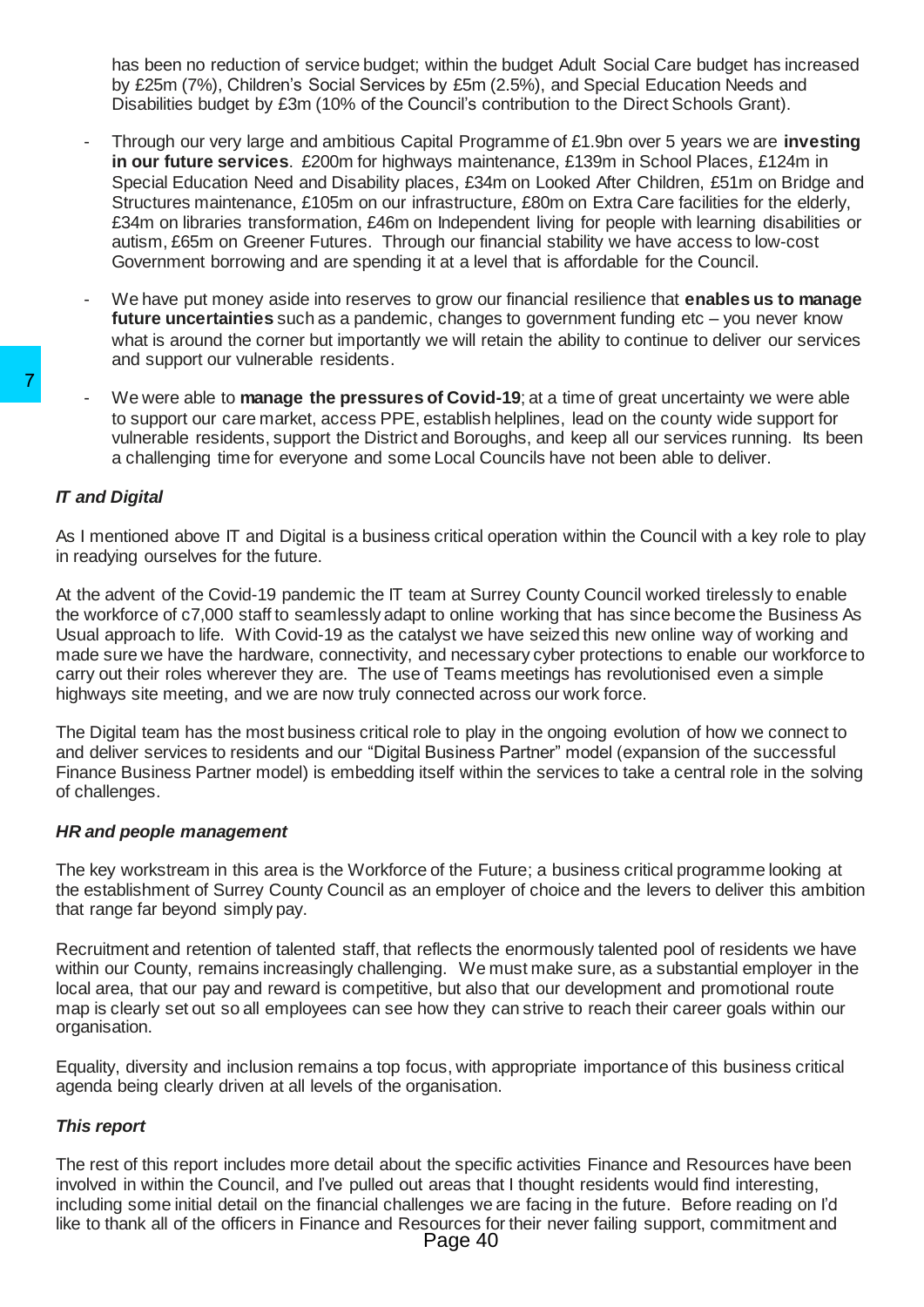professionalism in enabling the Council to deliver on its strategic objectives and work towards the 2030 vision that *no one is left behind* – your contribution is invaluable.

# **Financial Challenges of the Future**

The Council faces a number of sector-wide financial challenges over the coming years, particularly:

- **Funding reform:** The Government plans to overhaul the system of funding for local authorities with an expectation that, over time, councils like Surrey will become more reliant on locally raised income (predominantly Council Tax) with a consequent reduction in Central Government funding. Our Medium-Term Financial Strategy anticipates a reduction in Government funding in the region of £160m over 5 years, however the timing and impact is far from certain. This uncertainty in itself represents a key challenge to accurate financial planning.
- **Demand Growth and inflation:** The demand for and cost of delivering services to our residents grows considerably each year as a result of social and economic factors including inflation, an ageing population and the ongoing impact of Covid-19. This puts a significant pressure on our services and, particularly in light of reduced national funding, means that we must identify new and innovative ways of delivering our priorities in a financially sustainable way. We expect cost pressures of over £200m over the next five years, equivalent to a 20% increase in our budget requirement.
- **Adult Social Care reform:** The Council will incur additional costs from the Government's social care reform proposals in two ways:
	- $\circ$  Firstly, the implementation of a cap of £86,000, which is the maximum that individuals will pay towards their care (excluding accommodation costs). Capital limits will also increase from £23,250 to £100,000. The net effect is that Councils will need to fund a greater share of the care costs that are currently paid for by self-funders; and
	- $\circ$  Secondly, in the form of market equalisation on care costs. Self-funders in future will be able to "ask their local authority to arrange their care for them so that they can find better value care." At the moment self-funders usually pay higher rates than their local authority and so there could be market equalisation of costs, whereby care costs in general rise to meet the change.
- **Greener Futures:**Significant investment will be needed in order to deliver the commitment to a being a carbon-neutral county by 2050. The Council will work with partners, residents and businesses to leverage the funding and enable the behavioural change needed in order to achieve its targets. Attracting an appropriate level of external investment will represent a key part of the overall Greener Futures finance strategy.

The Council is proactively addressing these challenges through its approach to Medium-Term Financial Planning, particularly in new and cross-cutting initiatives to deliver priorities within available funding, maximising opportunities to work with partners for sector-wide solutions. We will engage wherever possible with the Government's developing plans for funding and reform, to ensure that the impact on Surrey residents and business is clearly represented and well understood. We also chair a group of County Council finance officers, collaborating on ASC reforms and other key issues to share intelligence and prepare information for lobbying. of Covid-19. This puts a significant pressure on our<br>of covid-19. This puts a significant pressure on our<br>be a data attacking, means that we must identify new and<br>in a financially sustainable way. We expect cost<br>e years, e

In order to continue delivering ambitious transformation programmes and to keep us on a sustainable footing to meet these challenges, we must retain a resilient level of reserves. Over the last four years, we have recovered from a perilously low level of reserves to one that complies with external audit guidance and leaves us confident to deliver the changes needed. Maintaining this resilience is key to our financial stability.

#### **Treasury Management and Interest Rates**

In short, Treasury Management refers to the activities required to sustainably fund our £1.9bn capital programme and maintain adequate cash balances to meet the Council's daily operations. Council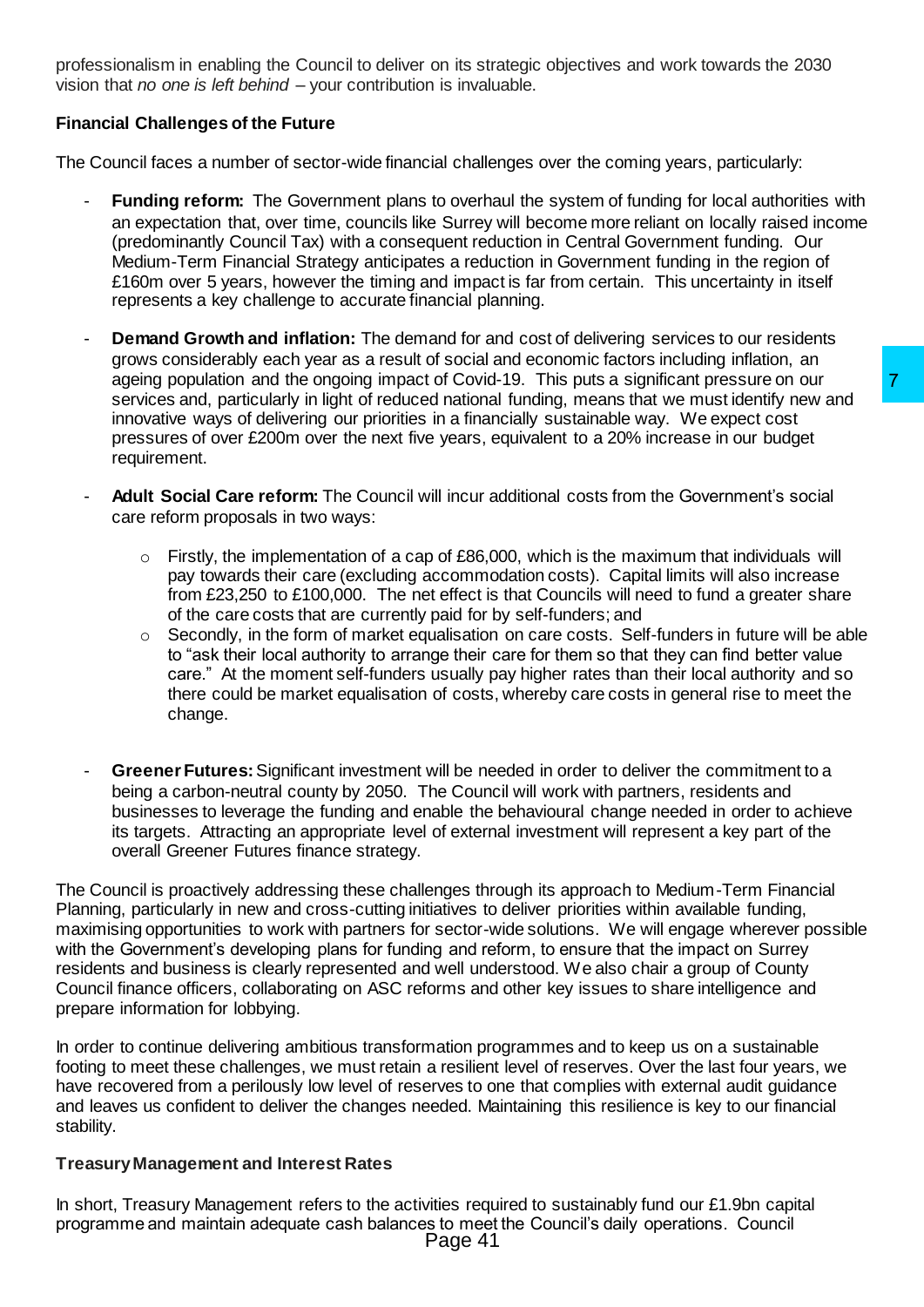approved the 2022/23 Treasury Management Strategy on the 8th February 2022, which sets out our approach. Our overall strategy is one of prudence – we minimise our external borrowing and ensure that any short-term cash surpluses are invested with financially sustainable counterparties, reviewed on a continual basis.

A key factor in the strategy is the extent to which our borrowing requirement of c.£1.1bn over 5 years is funded by long-term fixed rate borrowing or short-term variable rate borrowing. Fixed rate borrowing tends to be more expensive (at c.2%) than short-term borrowing (at c.0.5%), but does offer certainty over the longer term. We aim to maintain a balanced portfolio which offers value for money and holds risk at an acceptable level.

We liaise regularly with our expert Treasury Management Advisors, Arlingclose, who update us on a daily basis if our approach needs to be amended. To illustrate this, we have recently added £50m to our longterm portfolio to lock-in rates which briefly fell below 2%, reacting to a market which often changes throughout the day. Our medium-term financial plans factor in resilience against interest rate rises, and we hold a reserve of £1.6m to manage fluctuations, if needed.

Our Treasury Management Strategy also serves to ensure that we make prudent arrangements to repay our existing debt, through minimum revenue provision. We have developed our approach to this over the past two years to protect the long-term financial sustainability of the Council. This year, we have adopted recommendations in a recent Government consultation, a year ahead of the proposed implementation.

#### **Internal Audit**

Delivery of the remainder of the annual audit plan continues as year-end approaches. Advice and support is ongoing for the DB&I Programme. Three Partial Assurance opinions have been issued in respect of a follow-up review of Officer Code of Conduct, Public Accessibility, and a review of consultant use and contract management in Land & Property. Significant time has been spent in consultation with senior management and members of the Audit & Governance Committee to develop the 2022-23 Strategy and Annual Plan, due at Committee for approval on 28 March.

#### **Procurement**

The central policy team is developing material to ensure that third party spend goes beyond the core council operations, ensuring the Authority procures in an ethical and responsible way. The draft Environmentally Responsible Procurement Policy and Modern Slavery Statements are due to be approved and launched in Q2 FY 2022/23. We now have a baseline of SCC's scope 3 emissions, from which we are exploring carbon accounting methodology and developing category specific approaches. We are on track to meet Modern Slavery Act changes requirements coming into force this year, are rolling out supply chain specific Modern Slavery Training, and are developing networks across Sussex and Surrey. The Social Value (SV) Policy is in place, and SV champions and tailored SV Charter is supporting the delivery of SV specific to the needs of Surrey residents, which will be enhanced by the SV Marketplace refresh currently underway. In reviewing tender materials in respect of policy risks and opportunities we are also seeking to enhance consideration of Equality, Diversity and Inclusion factors when procuring from third parties. Total Treasury Management Strategy also serves to ensure<br>our existing debt, through minimum revenue provision. We<br>past two years to protect the long-term financial sustainabil<br>recommendations in a recent Government consult

#### **Risk Management**

A number of improvements have taken place around Risk Management in the past year, including work on:

- Standardise Risks & Promote Risk thinking
- Risk Management Strategy/Framework
- Corporate Risk Register established
- Directorate Risk Registers

We are monitoring the Ukraine situation closely, liaising with both central government and local partners. Risk Management processes and up-to-date Business Continuity Plans take particular account of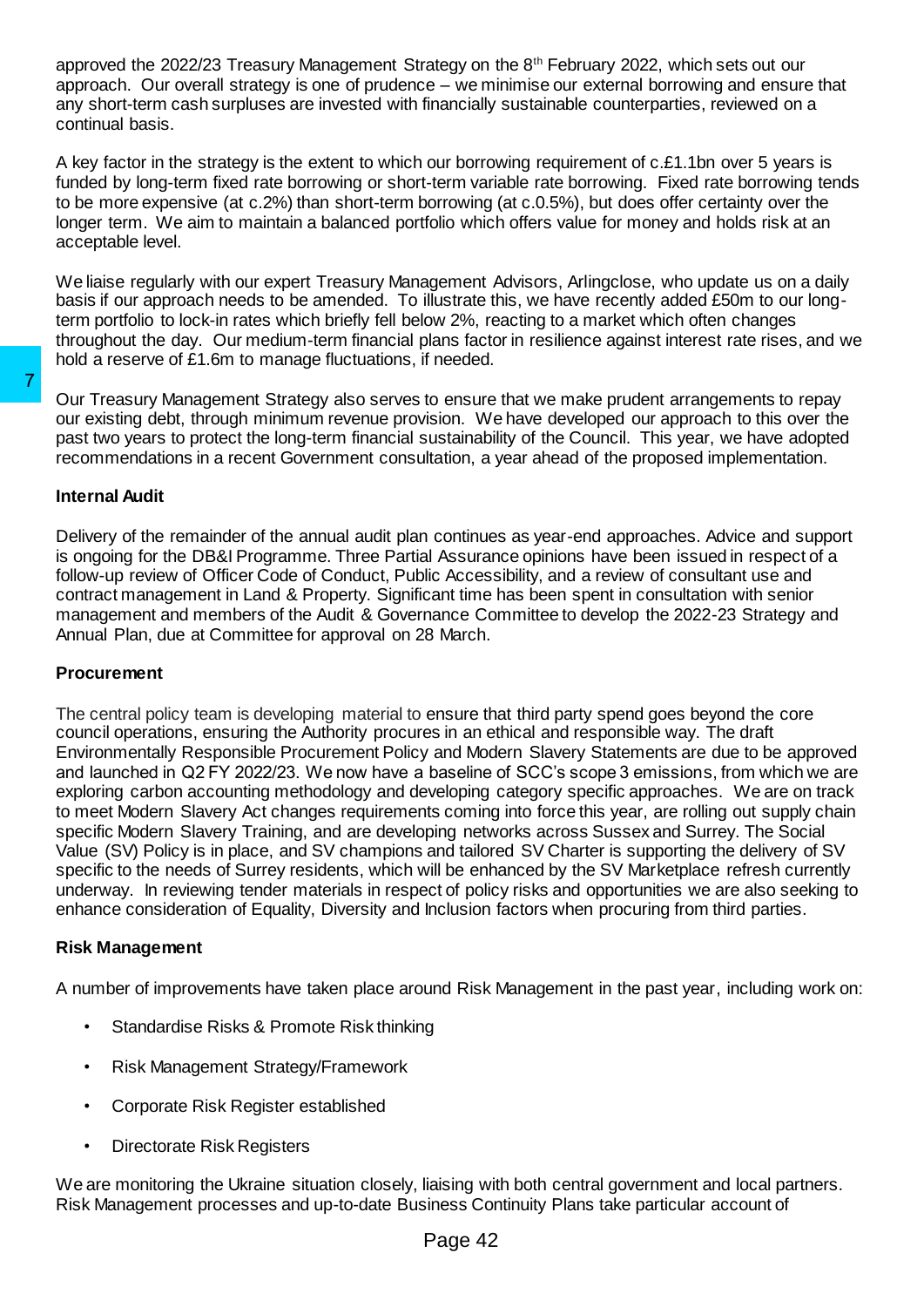eventualities arising from cyber-attack or power outage. We are also reviewing the impact on the cost of living from price increases, particularly around fuel, and will respond to the unfolding situation on refugees.

### **Governance**

A twelve month review has been concluded of the Council's new Code of Conduct and its first 12 months of operation.

The Council adopted a refreshed Code of Conduct issued by the LGA following the County Council elections in May 2021. The Code expanded on the previous principles-based Code and introduced specific obligations on councillors to treat others with respect, to not bully or harass or discriminate against any person, to not disclose confidential information, to not use their position inappropriately and to not bring their office in to disrepute.

The Council also introduced a new procedure for considering complaints made against councillors. It emphasised informal resolution as the preferred approach and introduced a criteria-based assessment for the Council's Independent Person and Monitoring officer to consider when determining what action was appropriate to either resolve a complaint or formally investigate. The criteria include any suitable alternative course of action, whether the issue touched on a member's democratic role, the timing of alleged conduct, whether there was a malicious or political motive to a complaint and the overarching public interest in any action being proportionate to the complaint.

A full member induction program was completed before members signed up to the Code on its obligations including the registration and declaration of interests.

Ongoing development and support for all members is planned for the coming year including regular reminders to consider if declaration of interest registers are up to date and social media training refreshers.

The Council's Internal Audit team have recently concluded a report on a sample of corporate governance policies which included the Code of Conduct. It included a small sample survey of members and found that 100% of respondents were aware of the Code of Conduct, understood the policy and it was considered fit for purpose.

# **IT and Digital**

*Digital Programme* - The main focus for Digital has been the successful day to day delivery of the programme. Working collaboratively with services to deliver a suite of digital capabilities and process optimisations that support their service delivery ambitions. Over the last few months this includes: the delivery of the new death registration chatbot; the live Single View of Transition Data (now live); the delivery of the 'discovery digithon' workshops for ASC, Your Fund Surrey and SFRS. The discovery digithon technique helps to frames opportunities and challenges using a digital lens and enables a crossorganisational approach to service and process re-design coupled with targeted technology enablement. The Digital programme has also been focussed on the planning, engagement and pipeline for Digital 22/23. This includes work to support the CRM initiative lead by Marie Snelling, initiating a project that will utilise Dell Boomi (the enterprise data management and integration platform) to replace our VPRS system and to support delivery of the Data Strategy. All of the above is providing learning and insight that is informing the planning for the transition of Digital from a programme to a business-as-usual capability within the IT and Digital service. officer to consider when determining what action was<br>Influential consider when determining what action was<br>Interactional constrained any suitable alternative<br>member's democratic role, the timing of alleged conduct,<br>to a co

*Cyber Security* – IT and Digital continue monitor the national cyber threat level (which is currently at 'Substantial'; this means that an attack is likely) and continue to monitoring, and act upon the advice from National Cyber Security Centre (NCSC ). It can be confirmed that the council's approach to managing the risk of cyber-attack is adheres to the NCSC recommendations. The council's security posture and preparedness for a potential cyber-attack has been further enhanced through collaboration with the emergency management team.

#### **HR**

The People & Change team are continuing to maintain important services to ensure that we recruit, retain and grow our talent and ensure we have a thriving workforce. We are progressing projects and initiatives